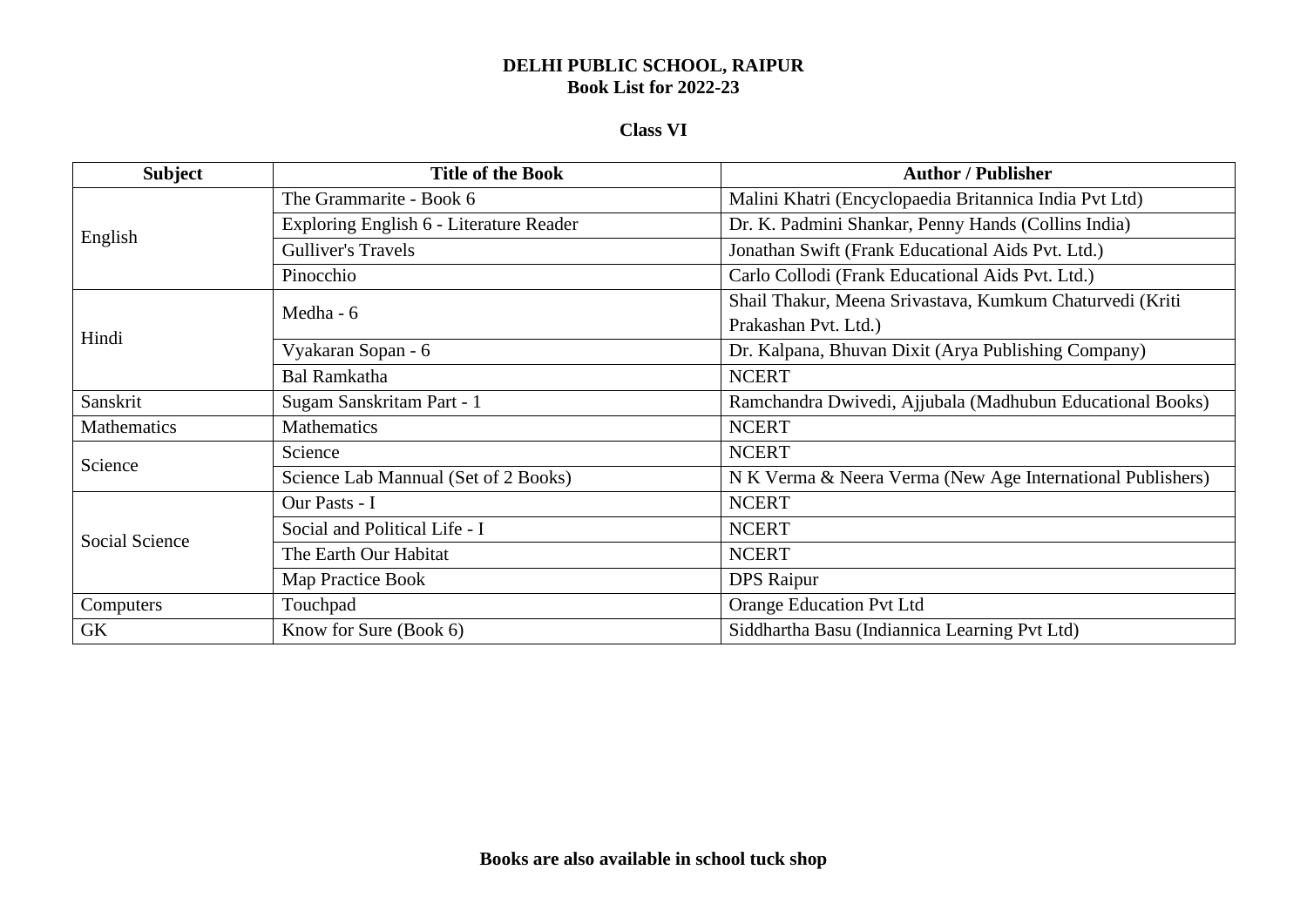#### **Class VII**

| <b>Subject</b>        | <b>Title of the Book</b>                | <b>Author / Publisher</b>                                  |
|-----------------------|-----------------------------------------|------------------------------------------------------------|
| English               | The Grammarite - Book 7                 | Shaliney Astha (Encyclopaedia Britannica India Pvt Ltd)    |
|                       | Exploring English 7 - Literature Reader | Dr. K. Padmini Shankar, Penny Hands (Collins India)        |
|                       | The Adventure of Tom Sawyer             | Mark Twain (Frank Educational Aids Pvt. Ltd.)              |
|                       | Aound the World in Eighty Days          | Jules Verne (Frank Educational Aids Pvt. Ltd.)             |
| Hindi                 | Medha - 7                               | Shail Thakur, Meena Srivastava, Kumkum Chaturvedi (Kriti   |
|                       |                                         | Prakashan Pvt. Ltd.)                                       |
|                       | Vyakaran Sopan - 7                      | Dr. Kalpana, Bhuvan Dixit (Arya Publishing Company)        |
|                       | <b>Bal Mahabharat Katha</b>             | <b>NCERT</b>                                               |
| Sanskrit              | Sugam Sanskritam Part - 2               | Ramchandra Dwivedi, Ajjubala (Madhubun Educational Books)  |
| Mathematics           | Mathematics                             | <b>NCERT</b>                                               |
| Science               | Science                                 | <b>NCERT</b>                                               |
|                       | Science Lab Mannual (Set of 2 Books)    | N K Verma & Neera Verma (New Age International Publishers) |
| <b>Social Science</b> | Our Pasts - II                          | <b>NCERT</b>                                               |
|                       | Social and Political Life - II          | <b>NCERT</b>                                               |
|                       | <b>Our Environment</b>                  | <b>NCERT</b>                                               |
|                       | Map Practice Book                       | <b>DPS</b> Raipur                                          |
| Computers             | Touchpad                                | <b>Orange Education Pvt Ltd</b>                            |
| <b>GK</b>             | Know for Sure (Book 7)                  | Siddhartha Basu (Indiannica Learning Pvt Ltd)              |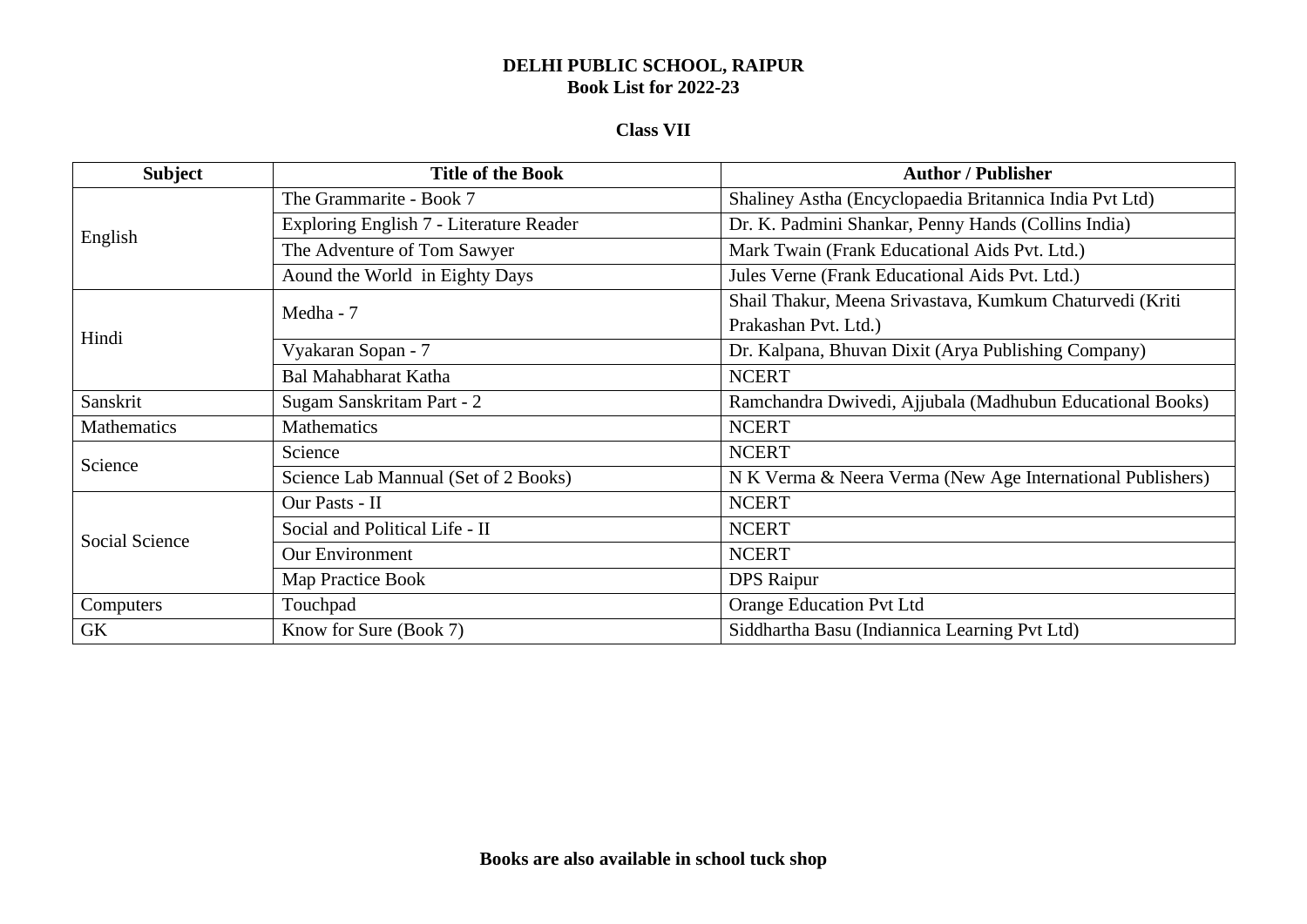#### **Class VIII**

| <b>Subject</b>        | <b>Title of the Book</b>                | <b>Author / Publisher</b>                                  |
|-----------------------|-----------------------------------------|------------------------------------------------------------|
|                       | The Grammarite - Book 8                 | Rita Sen (Encyclopaedia Britannica India Pvt Ltd)          |
|                       | Exploring English 8 - Literature Reader | Dr. K. Padmini Shankar, Penny Hands (Collins India)        |
| English               | The Adventure of Huckleberry Finn       | Mark Twain (Frank Educational Aids Pvt. Ltd.)              |
|                       | The Adventure of Sherlock Holmes        | Sir Arthur Conan Doyle (Frank Educational Aids Pvt. Ltd.)  |
|                       | Medha - 8                               | Shail Thakur, Meena Srivastava, Kumkum Chaturvedi (Kriti   |
| Hindi                 |                                         | Prakashan Pvt. Ltd.)                                       |
|                       | Vyakaran Sopan - 8                      | Dr. Kalpana, Bhuvan Dixit (Arya Publishing Company)        |
|                       | Sanshipt Buddhcharitam                  | <b>NCERT</b>                                               |
| Sanskrit              | Sugam Sanskritam Part - 3               | Ramchandra Dwivedi, Ajjubala (Madhubun Educational Books)  |
| Mathematics           | Mathematics                             | <b>NCERT</b>                                               |
| Science               | Science                                 | <b>NCERT</b>                                               |
|                       | Science Lab Mannual (Set of 2 Books)    | N K Verma & Neera Verma (New Age International Publishers) |
|                       | Our Pasts - III (Part - I & II)         | <b>NCERT</b>                                               |
| <b>Social Science</b> | Social and Political Life - III         | <b>NCERT</b>                                               |
|                       | <b>Resources and Development</b>        | <b>NCERT</b>                                               |
|                       | Map Practice Book                       | DPS Raipur                                                 |
| Computers             | Touchpad                                | <b>Orange Education Pvt Ltd</b>                            |
| <b>GK</b>             | Know for Sure (Book 8)                  | Siddhartha Basu (Indiannica Learning Pvt Ltd)              |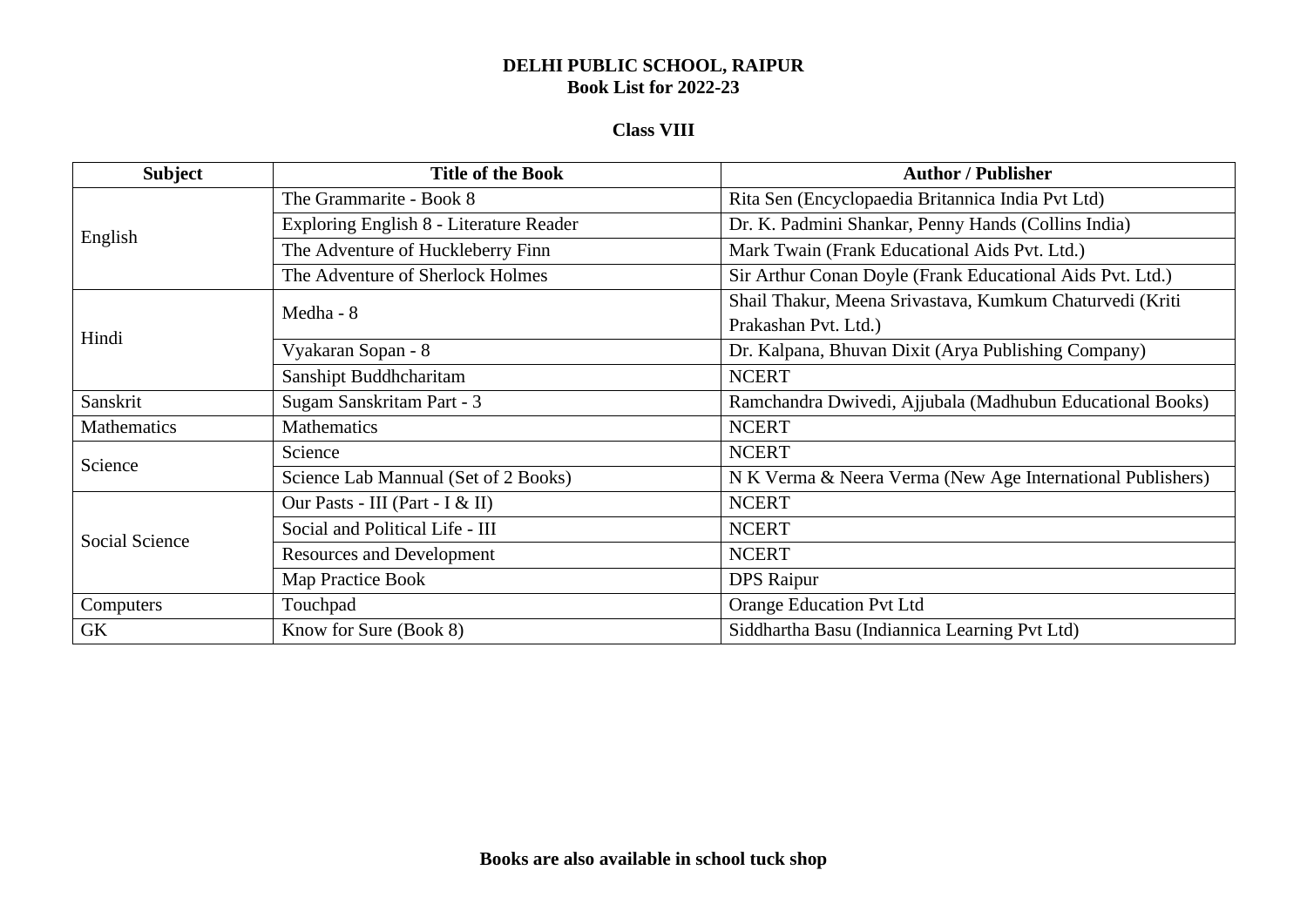#### **Class IX**

| <b>Subject</b>               | <b>Title of the Book</b>                    | <b>Author / Publisher</b>                   |
|------------------------------|---------------------------------------------|---------------------------------------------|
| English                      | Moments                                     | <b>NCERT</b>                                |
|                              | Beehive                                     | <b>NCERT</b>                                |
| Hindi                        | Sanchayan Part - I                          | <b>NCERT</b>                                |
|                              | Sparsh Part - I                             | <b>NCERT</b>                                |
|                              | Vyakaran Saar - 9 Course-B                  | Anangjay Saxena (Blueprint Education)       |
| Sanskrit                     | Shemushi - 1                                | <b>CBSE</b>                                 |
| Mathematics                  | <b>Mathematics</b>                          | <b>NCERT</b>                                |
| Science                      | Science                                     | <b>NCERT</b>                                |
|                              | Practical Skill in Science (Set of 4 Books) | Jasvider Kaur Randhawa (Full Marks Pvt Ltd) |
| <b>Social Science</b>        | India and the Contemporary World - I        | <b>NCERT</b>                                |
|                              | Democratic Ploitics - I                     | <b>NCERT</b>                                |
|                              | Contemporary India - I                      | <b>NCERT</b>                                |
|                              | Economics                                   | <b>NCERT</b>                                |
| <b>Computer Applications</b> | <b>Computer Applications</b>                | Sumita Arora (Dhanpat Rai & Co Pvt Ltd)     |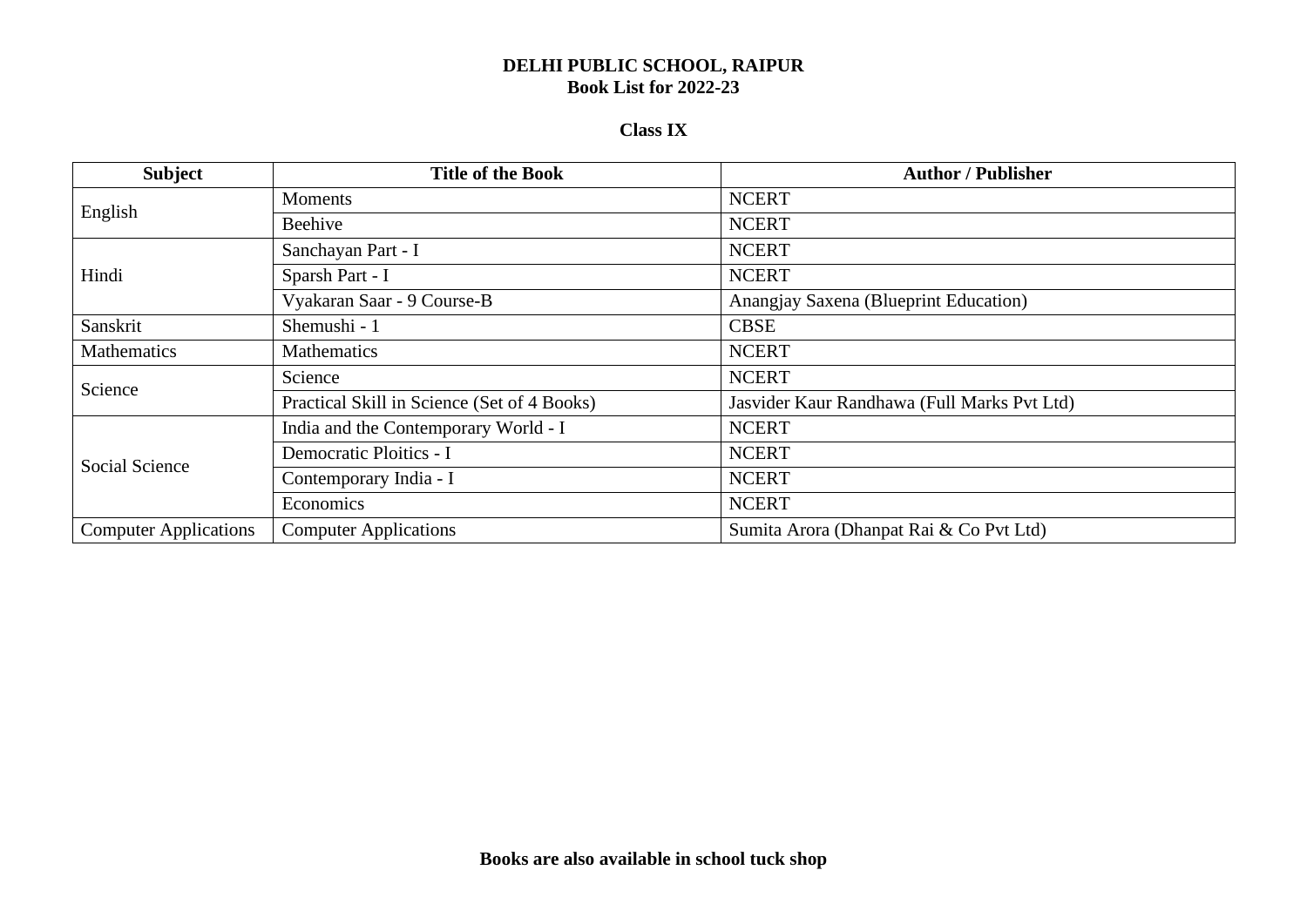#### **Class X**

| <b>Subject</b>               | <b>Title of the Book</b>                    | <b>Author / Publisher</b>                   |
|------------------------------|---------------------------------------------|---------------------------------------------|
| English                      | First Flight                                | <b>NCERT</b>                                |
|                              | Footprints without Feet                     | <b>NCERT</b>                                |
| Hindi                        | Sanchayan Part - II                         | <b>NCERT</b>                                |
|                              | Sparsh Part $-$ II                          | <b>NCERT</b>                                |
|                              | Vyakaran Saar - 10 Course-B                 | Anangjay Saxena (Blueprint Education)       |
| Sanskrit                     | Shemushi - 2                                | <b>CBSE</b>                                 |
| Mathematics                  | Mathematics                                 | <b>NCERT</b>                                |
| Science                      | Science                                     | <b>NCERT</b>                                |
|                              | Practical Skill in Science (Set of 4 Books) | Jasvider Kaur Randhawa (Full Marks Pvt Ltd) |
| <b>Social Science</b>        | India & the Contemporary World - II         | <b>NCERT</b>                                |
|                              | Democratic Ploitics - II                    | <b>NCERT</b>                                |
|                              | Contemporary India - II                     | <b>NCERT</b>                                |
|                              | <b>Understanding Economics Development</b>  | <b>NCERT</b>                                |
| <b>Computer Applications</b> | <b>Computer Applications</b>                | Sumita Arora (Dhanpat Rai & Co Pvt Ltd)     |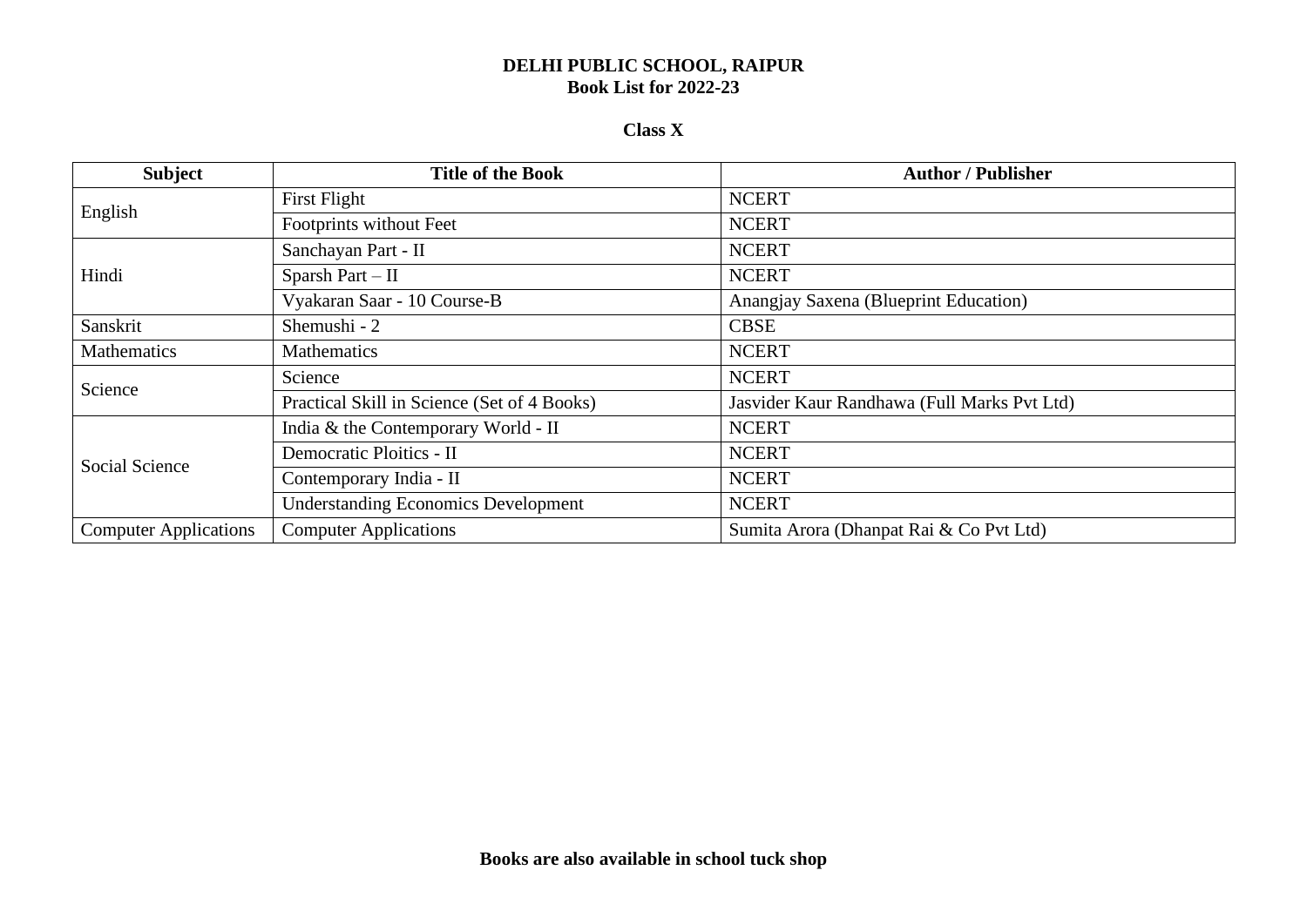## **Class XI**

| <b>Subject</b>               | <b>Title of the Book</b>                    | <b>Author / Publisher</b>                                  |
|------------------------------|---------------------------------------------|------------------------------------------------------------|
| English                      | Hornbill                                    | <b>NCERT</b>                                               |
|                              | Snapshots                                   | <b>NCERT</b>                                               |
| Physics                      | Physics Part - I & II                       | <b>NCERT</b>                                               |
|                              | <b>Practical Manual in Physics</b>          | Vavdeep Sharma (S. Dinesh Sales Corp.)                     |
| Chemistry                    | Chemistry Part - I & II                     | <b>NCERT</b>                                               |
|                              | <b>Pracical Chemistry</b>                   | Vivek Srivastava, S.S. Dhami (Rohit Publications)          |
|                              | <b>Biology</b>                              | <b>NCERT</b>                                               |
| <b>Biology</b>               | <b>Pracical Biology</b>                     | Vivek Srivastava, S.S. Dhami (Rohit Publications)          |
| Mathematics                  | <b>Mathematics</b>                          | <b>NCERT</b>                                               |
| <b>Applied Mathematics</b>   | <b>Applied Mathematics</b>                  | M L Aggarwal, Neeraj Raj Jain (Avichal Publishing Company) |
| Accountancy                  | Accountancy                                 | D K Goel, Rajesh Goel, Shelly Goel (Arya Publications)     |
| <b>Business Studies</b>      | <b>Business Studies</b>                     | <b>NCERT</b>                                               |
| Economics                    | <b>Introductory Micro Economics</b>         | Sandeep Garg (Dhanpat Rai Publication (P) Ltd)             |
|                              | <b>Statistics for Economics</b>             | T R Jain, V K Ohri (V K Global Publications Pvt Ltd)       |
| <b>Political Science</b>     | Indian Constitution at work                 | <b>NCERT</b>                                               |
|                              | <b>Political Theory</b>                     | <b>NCERT</b>                                               |
|                              | Fundamentals of Physical Geography          | <b>NCERT</b>                                               |
| Geography                    | India: Physical Environment                 | <b>NCERT</b>                                               |
|                              | Practical Work in Geography (Part I)        | <b>NCERT</b>                                               |
| <b>Computer Science</b>      | Computer Science with Python [New Syllabus] | Sumita Arora (Dhanpat Rai & Co Pvt Ltd)                    |
| <b>Informatics Practices</b> | <b>Informatics Practices [New Syllabus]</b> | Sumita Arora (Dhanpat Rai & Co Pvt Ltd)                    |
| Psychology                   | Psychology                                  | <b>NCERT</b>                                               |
| Painting                     | An Introduction to Indian Art - Part I      | <b>NCERT</b>                                               |
| <b>Physical Education</b>    | Health & Physical Education                 | V K Sharma (New Saraswati House (India) Pvt Ltd)           |